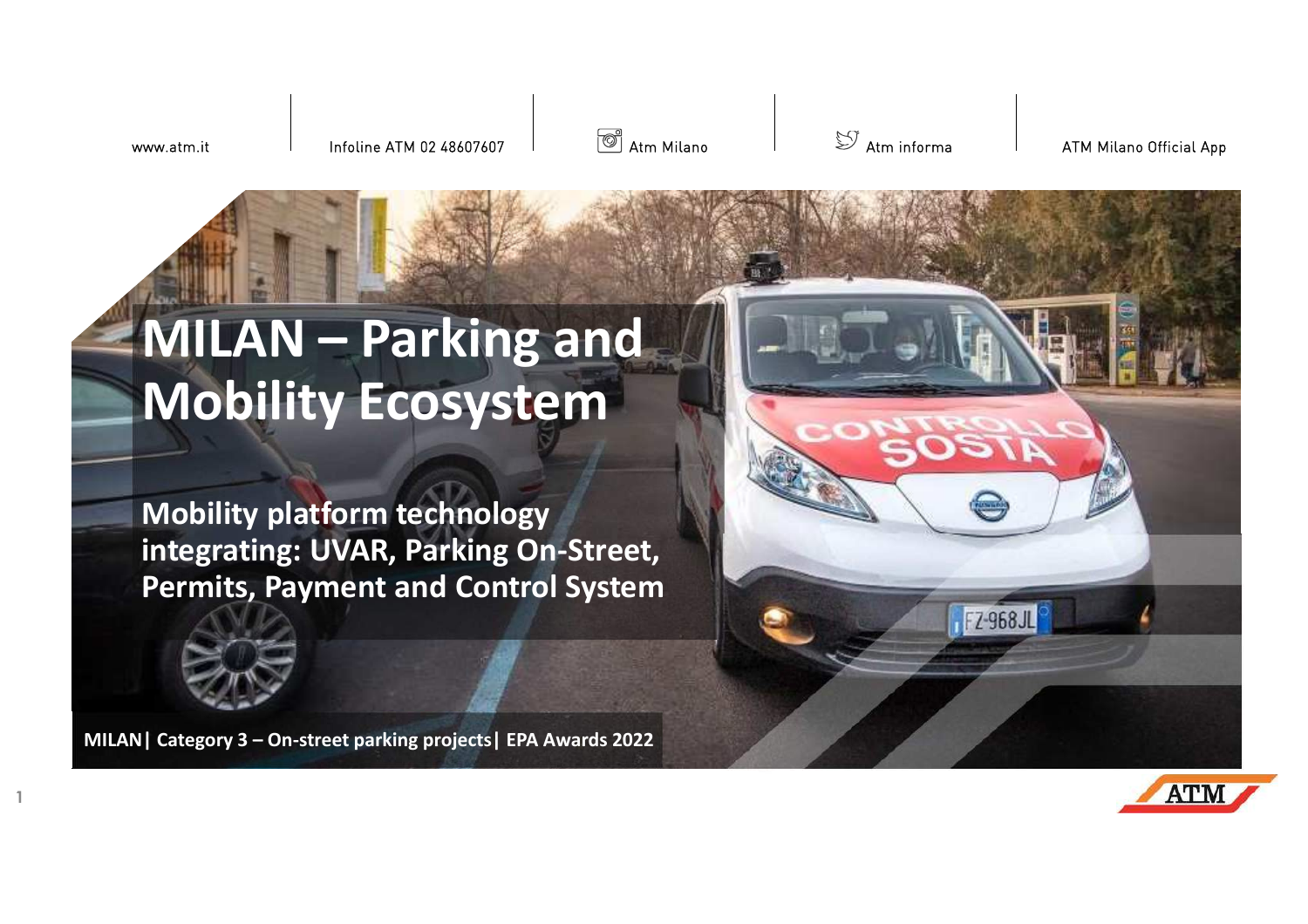### **The Components of the Ecosystem**

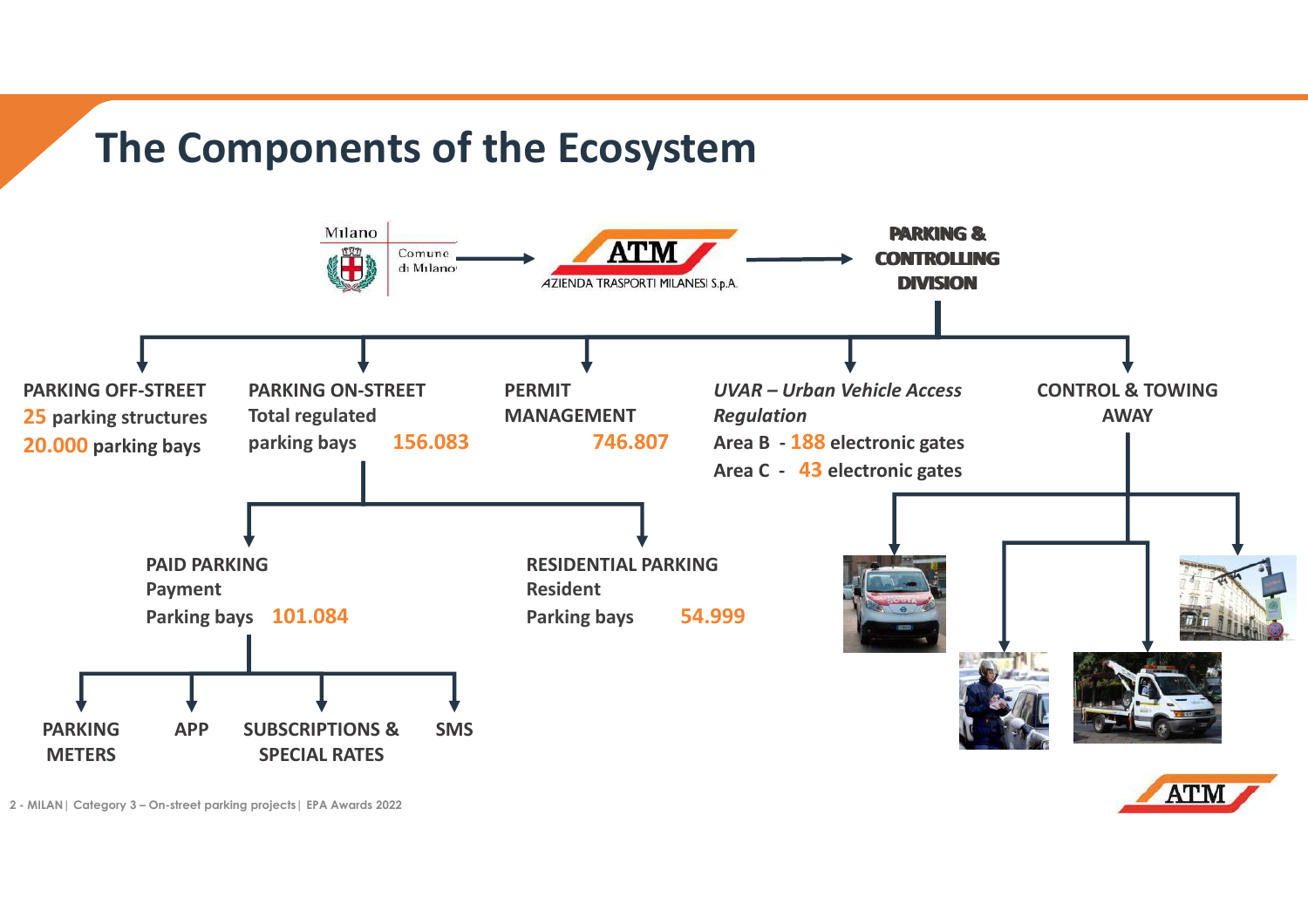# **Digital Integrated Parking & Mobility Management Platform**

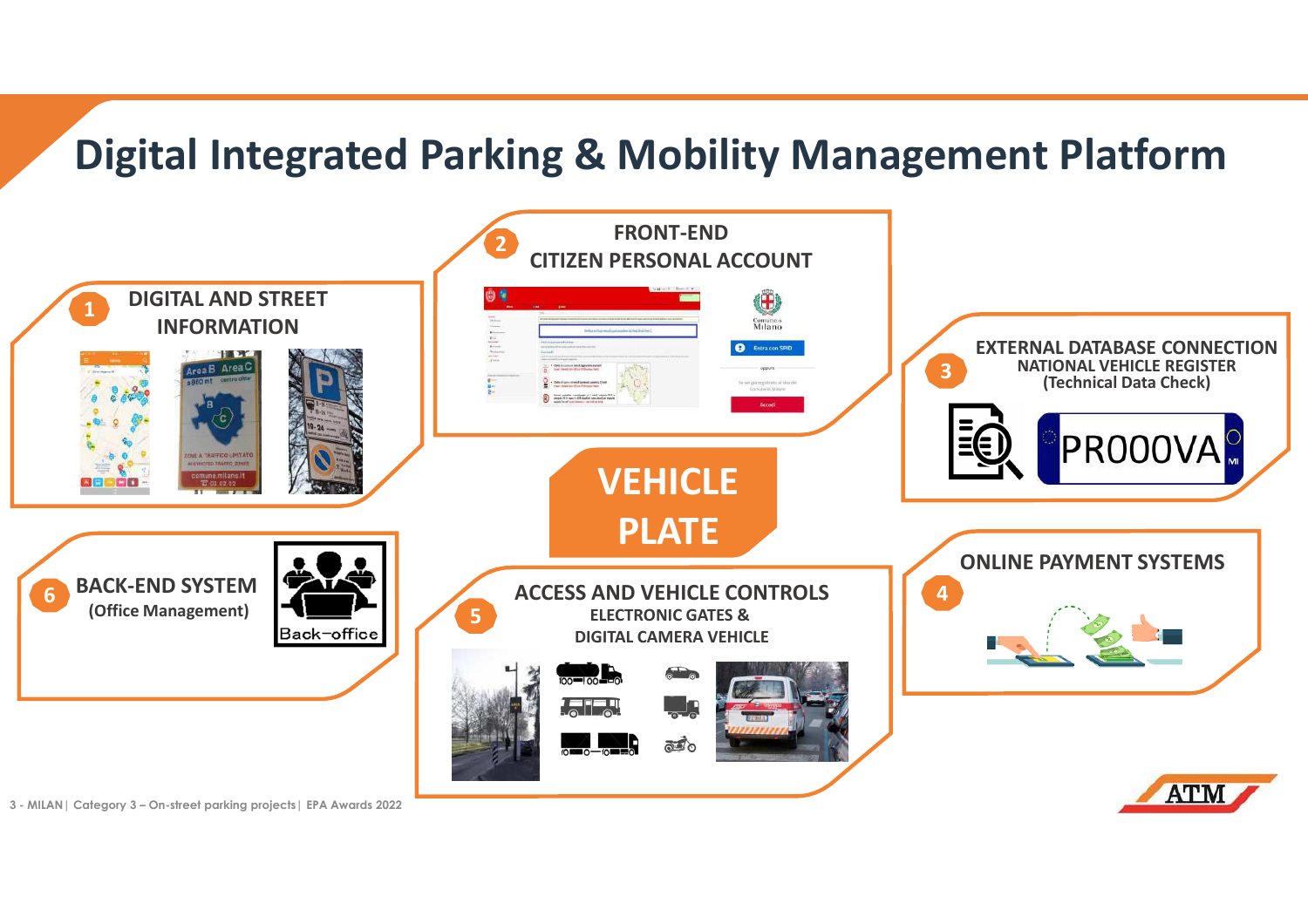# **Vehicle Mobility and Parking in Milan**

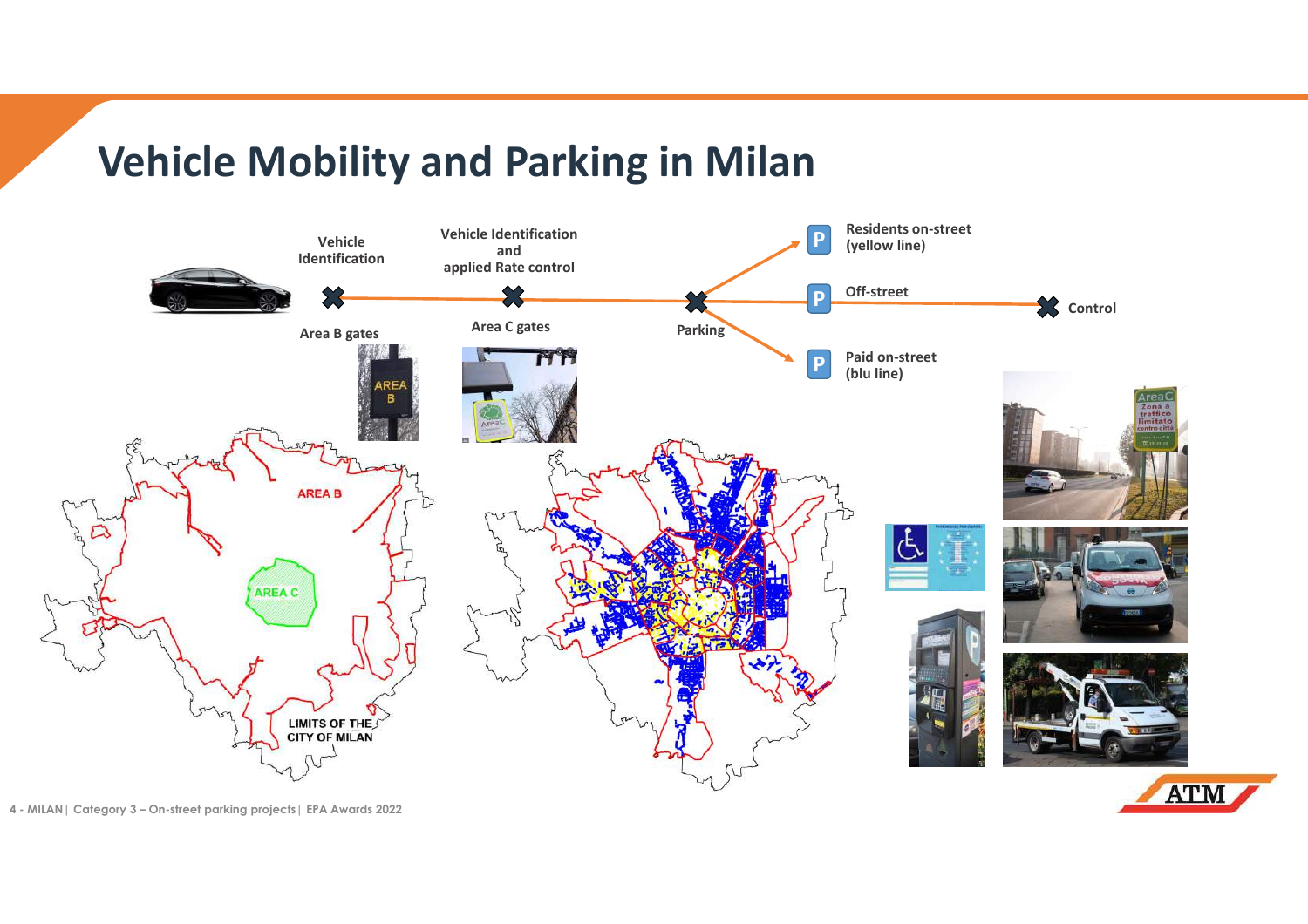### **Mobility and Parking Platform Interactions**



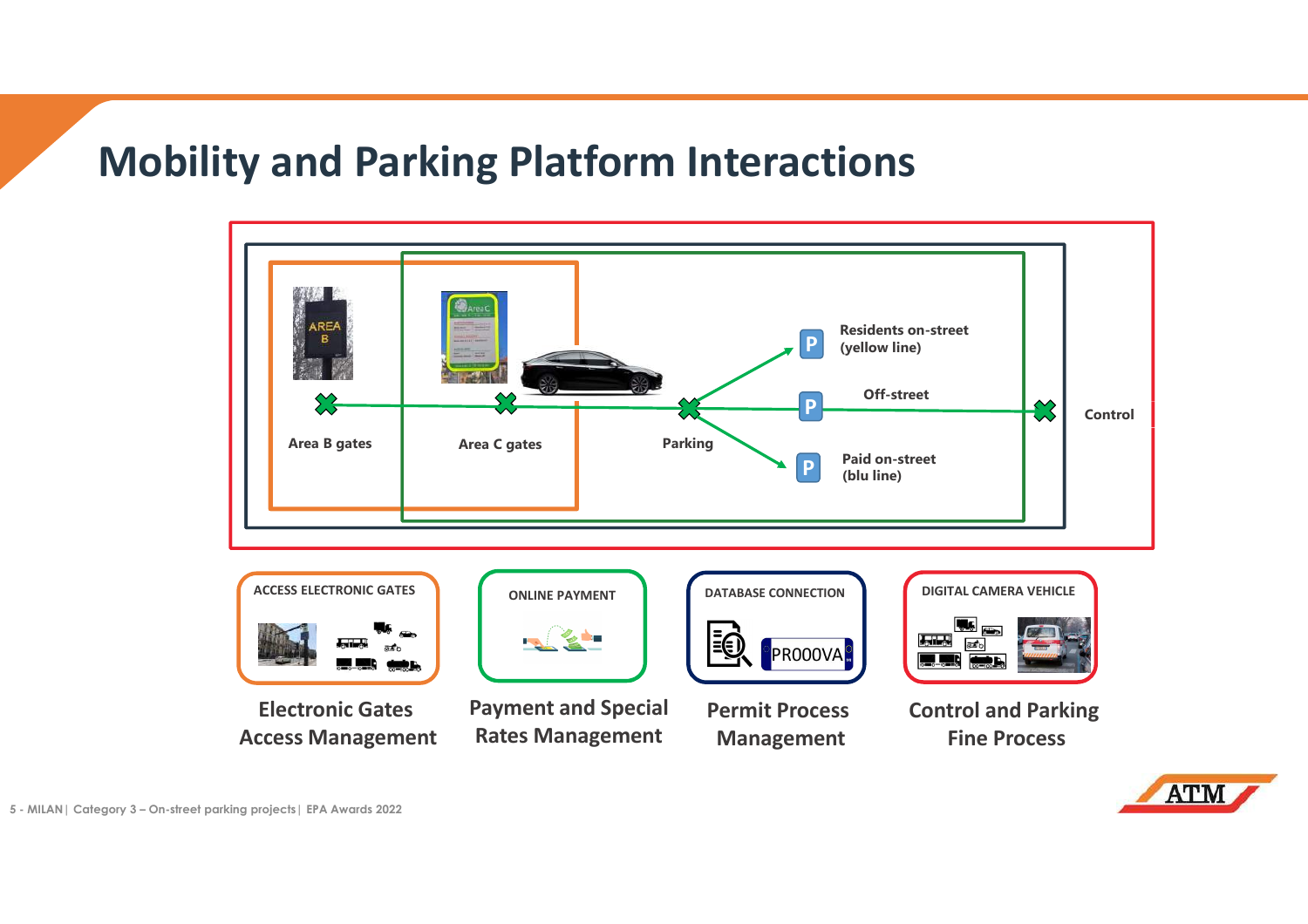# **Personal Parking Title Management**

The **Platform** is for parking title issue and management for all users: residents, logistic vehicles, special vehicles, disabled users, visitors, etc.<br>It guarantees the presess of demoterialisation, of requesting and obtai It guarantees the process of dematerialisation, of requesting and obtaining Passes, reducing time, costs, checks and production, for the benefit of the user and for administrative process.

More than 60% of permits are online issued **instantly** by direct connection with**external databases**.

The users can directly change their personal data in case of replacement of the vehicle.



| <b>Valid Permits</b>                                       | <b>Total</b> |
|------------------------------------------------------------|--------------|
| <b>Resident Parking Permits</b>                            | 627.513      |
| <b>Disable Parking Permits</b>                             | 62.095       |
| Special Parking (Public Service, Journalists, Medics etc.) | 26.591       |
| Area B                                                     | 11.017       |
| <b>Specifics UVAR (single street)</b>                      | 9.597        |
| <b>Pedestrian zone</b>                                     | 9.310        |
| <b>Reserved lane</b>                                       | 684          |
| <b>TOTAL - 100% paperless permits</b>                      | 746.807      |
| <b>Online managed (since 2017)</b>                         | 454.984      |
|                                                            |              |



|                                                                                      |  | <b>External database</b>         |  |
|--------------------------------------------------------------------------------------|--|----------------------------------|--|
| Date control<br>system<br><b>Registry Office</b>                                     |  | <b>National Vehicle Register</b> |  |
|                                                                                      |  | Camera di Commercio              |  |
|                                                                                      |  |                                  |  |
|                                                                                      |  | <b>Toponomy Register</b>         |  |
|                                                                                      |  | <b>Regione Lombardia</b>         |  |
| <b>Mooney</b><br>Payment<br>system<br>Lispay<br><b>IntesaSanPaolo Bank</b><br>Paypal |  |                                  |  |
|                                                                                      |  |                                  |  |
|                                                                                      |  |                                  |  |
|                                                                                      |  |                                  |  |

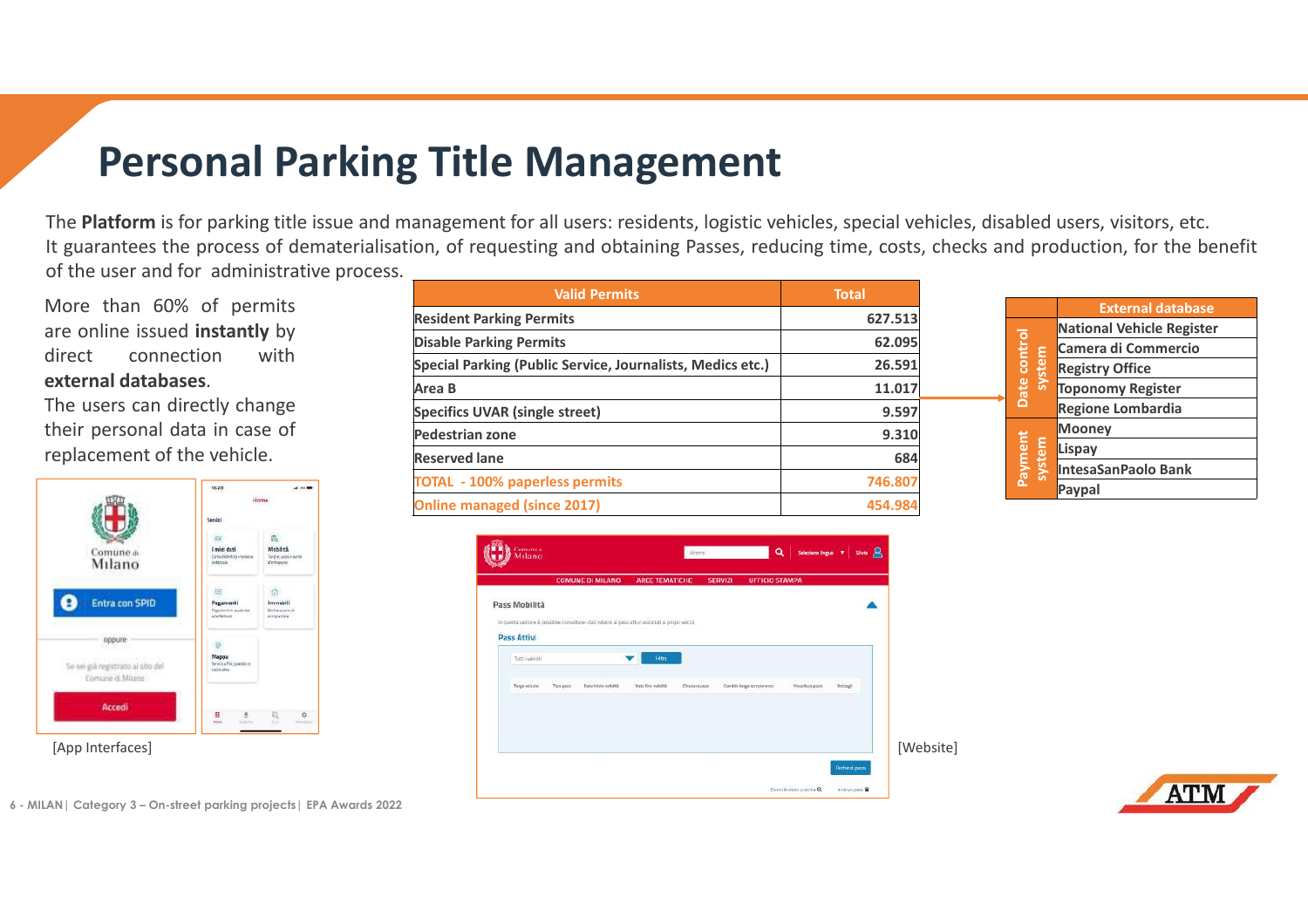### **UVAR – Urban Vehicle Access Restriction**

**Annual access Area B + Area C Total B 1 Total 39.897.593**

### **Area B – Low Emissions Zone** (since 2019) 129 kmq (72% territory)

The **<sup>B</sup> Zone** coincides with <sup>a</sup> large part of the territory of the city of Milan. It is <sup>a</sup> restricted traffic area with <sup>a</sup> ban on access and circulation for the most **polluting** vehicles and for those over <sup>12</sup> meters in lengthcarrying goods.

It is monitored by **<sup>188</sup> gates** with digital cameras.

#### **Access, where permitted, is not subject to payment**

-<br>traffico limitato

 Access forbidden for polluting vehicles Monday – Friday / 7:30 – 19:30, Holidays excluded



 Access forbidden for bulky vehicles Monday – Friday / 7:30 – 19:30, Holidays excluded



 Controlled access and vehicles monitoring for explosivestransportationsMonday – Sunday / 00:00 – 24:00

**<sup>7</sup> - MILAN| Category 3 – On-street parking projects| EPA Awards 2022**

### **Area C – Congestion charge** (since 2012) 8 kmq (4,5% territory)

The **<sup>C</sup> Zone** coincides with the historic center of Milan «Bastioni Area». It is <sup>a</sup> restricted **traffic** area for some types of vehicles. It is <sup>a</sup> restricted for the vehicles over 7,5 meters.

#### **2014 – Transport Achievement Award by OCSE**

It is monitored by **43 gates** with digital cameras, **<sup>7</sup> of which** are for public transport only. Monday – Friday / 7:30 – 19:30, excluding Saturday and holydays

#### **Access, if permitted, is subject to payment:**



 Resident vehicles **€ 2,00** (40 access free) Vehicles in parking off-street **€ 3,00** Registered service vehicles **€ 3,00**  Turistics buses max 8,00 m **€ 40,00**  Turistics buses 8,01 - 10,50 m **€ 65,00**  Turistics buses over 10,50 m **€ 100,00**  Others vehicles **€ 5,00** 

**An increase in traffic restrictions is expected by 2030: access to Area B for non-polluting vehicles only and electrical vehicles only in Area C (No Carbon Zone)**

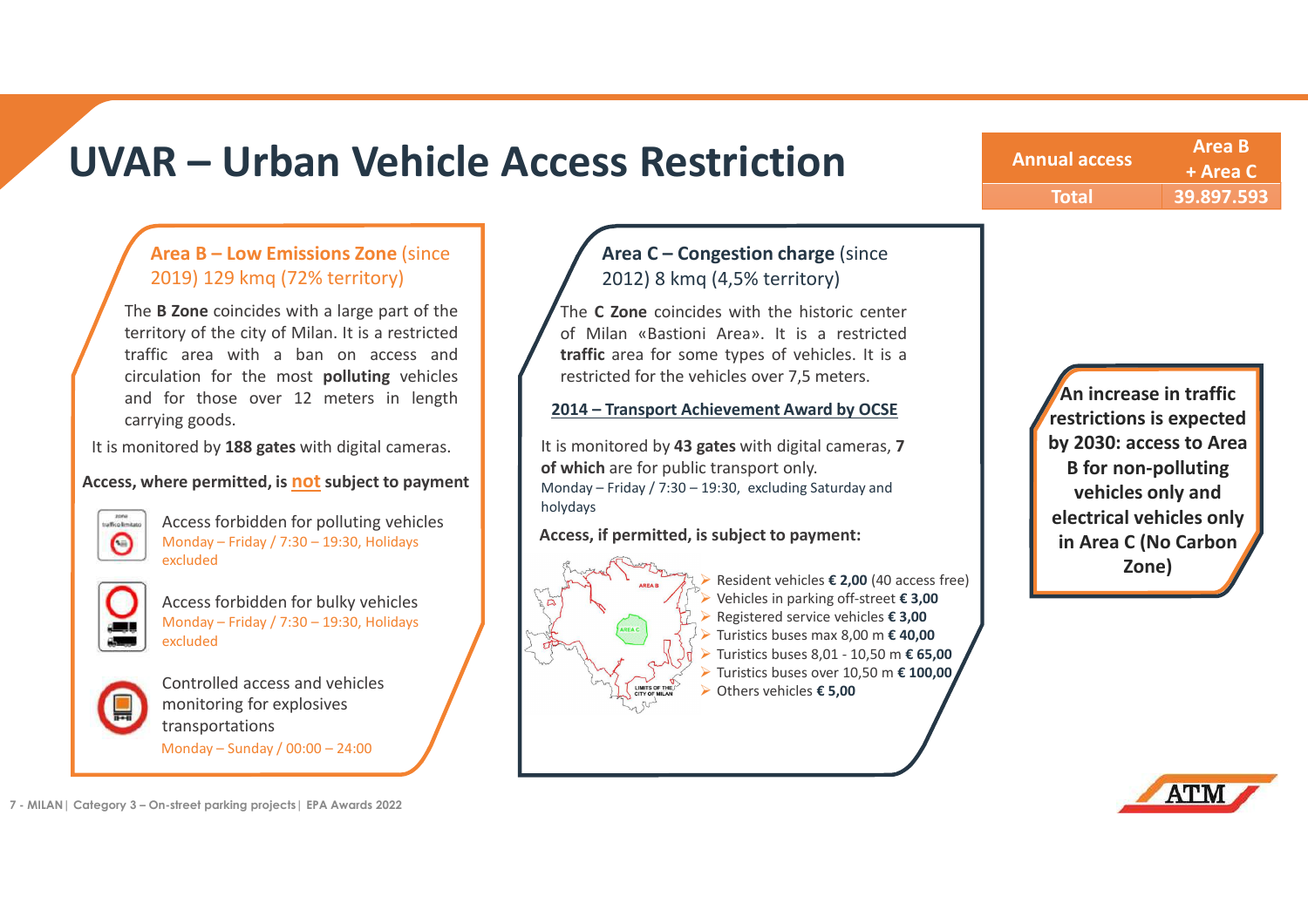### **Online Payment System Management**

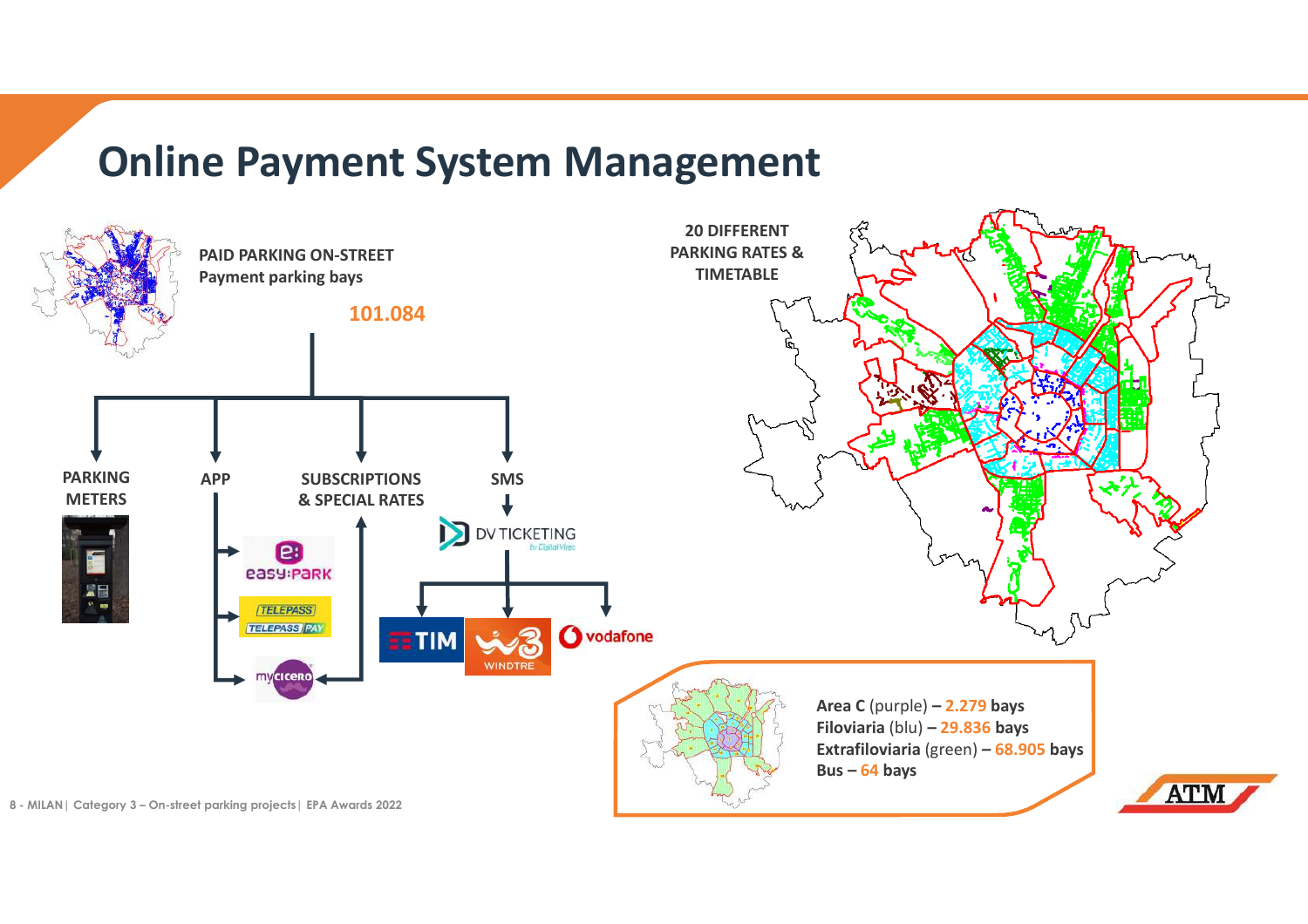### **Integrated Operational Results**

- **1. Increased short parking stay**
- **2. Increased control efficiency and fining procedure**
- **3. Reduction of polluting vehicles access**
- **4.Reduction in air pollution**
- **5. Remodulation of modal split value**

### **Before and after Area C**

| Daily Access in Area C      |                                           |         | PM10 waste                 |
|-----------------------------|-------------------------------------------|---------|----------------------------|
| 2012<br>2021<br>$(98, 4\%)$ | 90.000<br>81.000 (Vehicles euro 5, euro 6 |         | 2012 1 tons<br>2021 0,3 to |
|                             |                                           | ------- |                            |

| 2012 | 0,1% |
|------|------|
| 2021 | 2,7% |

### **Hybrid vehicles access**<br>2012 5,3%

2012 5,3%<br>2021 22.29 <sup>2021</sup> 22,2%

| PM10 total |               |  |  |
|------------|---------------|--|--|
|            | 2012 4,5 tons |  |  |
| 2021       | $1,7$ tons    |  |  |
|            |               |  |  |

### **Nitric oxide**

 <sup>2012</sup> 64 tons <sup>2021</sup> 14 tons

 $0,3$  tons

| <b>Number of Single paid parking</b><br>operations | 2019<br>Full digital plate<br>control |       | 2020<br>(Covid Emergency) |       | 2021<br>(Covid Emergency) |       |
|----------------------------------------------------|---------------------------------------|-------|---------------------------|-------|---------------------------|-------|
| TOTALI                                             | 7.795.309                             |       | 3.053.350                 |       | 2.666.038                 |       |
| Parking meters                                     | 5.325.018                             | 68,3% | 1.991.820                 | 65,2% | 1.623.210                 | 60,9% |
| APP                                                | 2.254.458                             | 28,9% | 950.498                   | 31,1% | 953.512                   | 35,8% |
| <b>SMS</b>                                         | 70.621                                | 0,9%  | 30.590                    | 1,0%  | 25.711                    | 1,0%  |
| Special rates                                      | 132.588                               | 1,7%  | 75.104                    | 2,5%  | 56.624                    | 2,1%  |
| Special subscriptions                              | 4.622                                 | 0,1%  | 2.183                     | 0,1%  | 2.067                     | 0,1%  |
| Subscriptions                                      | 8.002                                 | 0,1%  | 3.155                     | 0,1%  | 4.914                     | 0,2%  |

| <b>Valid Parking Permits</b>                  | $\mathbf{M}^{\circ}$ |  |  |
|-----------------------------------------------|----------------------|--|--|
| <b>TOTAL</b>                                  | 746.807              |  |  |
| Residents, Disabled, Journalists, Medics etc. |                      |  |  |